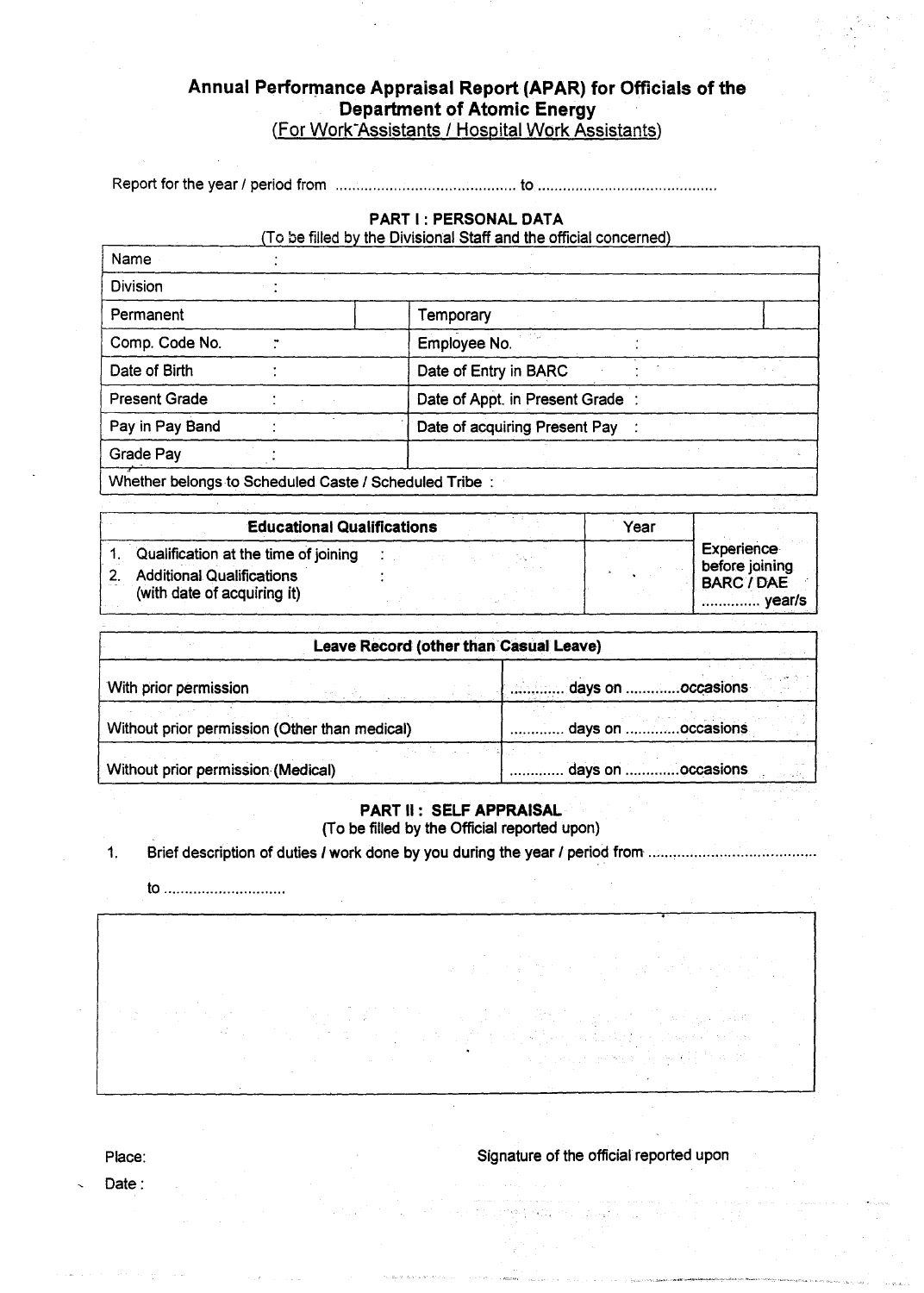# PART III : ASSESSMENT BY. THE REPORTING OFFICER

(Please read carefully the guidelines before filling the entries)

 $\mathbf{1}$ .

Numerical grading is assigned for each of the attributes on a scale of 0-10, where 0 refers to the lowest grade and 10 to the highest. The reporting officer shall award overall numerical grading for 'Assessment of work' mentioned below

|                  |                                                                 |                                     |                                                  | <b>Assessment of Work</b>     |                            |                               |                                                                                                                                                                                                       |
|------------------|-----------------------------------------------------------------|-------------------------------------|--------------------------------------------------|-------------------------------|----------------------------|-------------------------------|-------------------------------------------------------------------------------------------------------------------------------------------------------------------------------------------------------|
|                  | X                                                               | X.<br>app-<br>lies<br>10            | Tend-<br>ency<br>to X<br>8                       | Nor-<br>mal<br>6              | Tend-<br>ency<br>to Y<br>4 | Y<br>app-<br>lies<br>$\Omega$ |                                                                                                                                                                                                       |
|                  |                                                                 |                                     | (i) Quality of work and productivity             |                               |                            |                               |                                                                                                                                                                                                       |
| productive       | Excellent quality of work & highly                              |                                     |                                                  |                               |                            |                               | Poor quality of work and very low<br>product output                                                                                                                                                   |
|                  |                                                                 |                                     |                                                  | (ii) Reliability              |                            |                               |                                                                                                                                                                                                       |
|                  | Thoroughly reliable                                             |                                     |                                                  |                               |                            |                               | Unreliable                                                                                                                                                                                            |
|                  |                                                                 |                                     | (iii) Attendance and punctuality                 |                               |                            |                               |                                                                                                                                                                                                       |
|                  | Very Regular and puncutal                                       |                                     |                                                  |                               |                            |                               | Highly irregular                                                                                                                                                                                      |
|                  |                                                                 |                                     |                                                  | (iv) Behaviour                |                            |                               |                                                                                                                                                                                                       |
|                  | Well behaved                                                    |                                     |                                                  |                               |                            |                               | Improper behaviour                                                                                                                                                                                    |
|                  |                                                                 |                                     |                                                  | (v) Amenability to discipline |                            |                               |                                                                                                                                                                                                       |
|                  | Highly disciplined                                              |                                     |                                                  | (vi) Inter personal relations |                            |                               | Not amenable to discipline                                                                                                                                                                            |
|                  | Co-operative and cordial                                        |                                     |                                                  |                               |                            |                               | Uncooperative & quarrelsome                                                                                                                                                                           |
|                  |                                                                 |                                     |                                                  | (vil) Sense of responsibility |                            |                               |                                                                                                                                                                                                       |
|                  | Highly responsible                                              |                                     |                                                  |                               |                            |                               | Most irresponsible                                                                                                                                                                                    |
|                  |                                                                 |                                     | (viii) Technical knowledge of work               |                               |                            |                               |                                                                                                                                                                                                       |
|                  | <b>Exceptionally thorough and update</b><br>technical knowledge |                                     |                                                  |                               |                            |                               | Restricted or superficial knowledge                                                                                                                                                                   |
|                  |                                                                 |                                     | (ix) Adaptability for different work assignments |                               |                            |                               |                                                                                                                                                                                                       |
|                  | Enthusiastic and highly adaptive to<br>different types of works |                                     |                                                  |                               |                            |                               | Cannot handle different types of<br>works.                                                                                                                                                            |
|                  |                                                                 |                                     |                                                  | (x)Attitude to Safety         |                            |                               |                                                                                                                                                                                                       |
|                  | Observance of Safety Rules<br><b>Meticutously</b>               |                                     |                                                  |                               |                            |                               | <b>Negligent towards Safety</b>                                                                                                                                                                       |
|                  |                                                                 | Overall Grading [Total (i to x)/10] |                                                  |                               |                            |                               |                                                                                                                                                                                                       |
| 2.               | the official)                                                   |                                     |                                                  |                               |                            |                               | Training (Please give recommendations for training with a view to future improving the effectiveness and capabilities of                                                                              |
|                  |                                                                 |                                     |                                                  |                               |                            |                               |                                                                                                                                                                                                       |
| $\overline{3}$ . | State of health                                                 |                                     |                                                  |                               |                            |                               |                                                                                                                                                                                                       |
|                  |                                                                 |                                     |                                                  |                               |                            |                               |                                                                                                                                                                                                       |
| 4.               | Integrity (Please comment on the integrity of the official)     |                                     |                                                  |                               |                            |                               |                                                                                                                                                                                                       |
|                  |                                                                 |                                     |                                                  |                               |                            |                               |                                                                                                                                                                                                       |
| 5.               | attitude towards weaker sections.                               |                                     |                                                  |                               |                            |                               | Pen Picture by Reporting Officer (in about 100 words) on the overall qualities of the official<br>including area of strengths and less strength, extraordinary achievements, significant failures and |
|                  |                                                                 |                                     |                                                  |                               |                            |                               |                                                                                                                                                                                                       |
|                  |                                                                 |                                     |                                                  |                               |                            |                               |                                                                                                                                                                                                       |
|                  |                                                                 |                                     |                                                  |                               |                            |                               |                                                                                                                                                                                                       |
|                  |                                                                 |                                     |                                                  |                               |                            |                               |                                                                                                                                                                                                       |
|                  |                                                                 |                                     |                                                  |                               |                            |                               |                                                                                                                                                                                                       |
| 6.               | Overall numerical grading on the basis of Assessment of Work    |                                     |                                                  |                               |                            |                               |                                                                                                                                                                                                       |

renti**gun**dur<br>|<br>|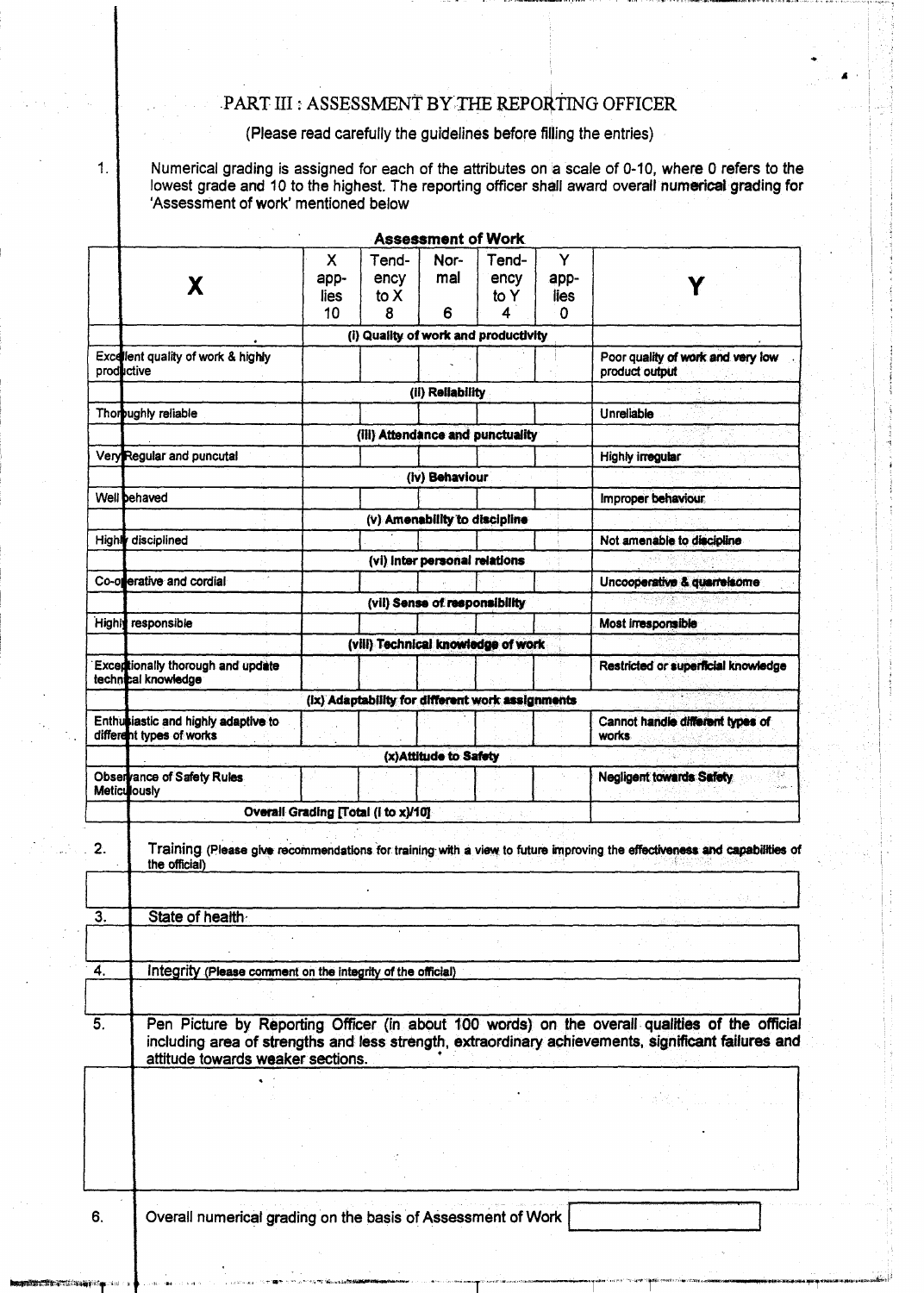| 7.     | Based on the above numerical grading, the overall grading of the official, as per assessment is : |                                                             |                                                                                                                                                                                                                                                                                                         |      |   |                                    |                                                                     |
|--------|---------------------------------------------------------------------------------------------------|-------------------------------------------------------------|---------------------------------------------------------------------------------------------------------------------------------------------------------------------------------------------------------------------------------------------------------------------------------------------------------|------|---|------------------------------------|---------------------------------------------------------------------|
|        | A <sub>1</sub>                                                                                    | A2                                                          | A <sub>3</sub>                                                                                                                                                                                                                                                                                          | $B+$ | в | С                                  | D                                                                   |
|        |                                                                                                   |                                                             |                                                                                                                                                                                                                                                                                                         |      |   |                                    |                                                                     |
|        |                                                                                                   |                                                             |                                                                                                                                                                                                                                                                                                         |      |   | Signature of the Reporting Officer |                                                                     |
| Place: |                                                                                                   |                                                             |                                                                                                                                                                                                                                                                                                         |      |   |                                    |                                                                     |
| Date:  |                                                                                                   |                                                             |                                                                                                                                                                                                                                                                                                         |      |   |                                    |                                                                     |
|        |                                                                                                   |                                                             |                                                                                                                                                                                                                                                                                                         |      |   |                                    |                                                                     |
|        |                                                                                                   |                                                             | $\cdot$ PART IV : REMARKS OF THE REVIEWING OFFICER                                                                                                                                                                                                                                                      |      |   |                                    |                                                                     |
| 1.     |                                                                                                   |                                                             | Length of service under the Reviewing Officer                                                                                                                                                                                                                                                           |      |   |                                    |                                                                     |
| 2.     | entries.)                                                                                         |                                                             | Do you agree with the assessment made by the reporting officer with respect to the work output<br>and the various attributes in Part III? (Ref. Part III (5)) (In case you do not agree with any of the<br>numerical assessments of attributes please record your assessment in column and initial your |      |   |                                    |                                                                     |
| 3.     |                                                                                                   |                                                             | In case of disagreement, please record your remarks.                                                                                                                                                                                                                                                    |      |   |                                    |                                                                     |
|        |                                                                                                   |                                                             |                                                                                                                                                                                                                                                                                                         |      |   |                                    |                                                                     |
| 4.     |                                                                                                   |                                                             | Is the attitude of the Reporting Officer fair in assessing the performance of SC/ST Official?                                                                                                                                                                                                           |      |   |                                    |                                                                     |
| 5.     |                                                                                                   |                                                             | Overall numerical grading on the basis of Assessment of work                                                                                                                                                                                                                                            |      |   |                                    |                                                                     |
| 6.     |                                                                                                   |                                                             | Depending upon overall numerical grading, assessment of the official's overall worth in this<br>particular grade irrespective of age. (Please initial and put a ring around the appropriate mark<br>below and strike out whatever is not applicable).                                                   |      |   |                                    |                                                                     |
|        |                                                                                                   | A <sub>1</sub><br>A2<br>A <sub>3</sub><br>B+<br>B<br>C<br>D | Outstanding<br><b>Tending to Outstanding</b><br>Very Good<br>Good<br>Average<br>Poor<br>Unfit                                                                                                                                                                                                           |      |   |                                    |                                                                     |
|        |                                                                                                   |                                                             |                                                                                                                                                                                                                                                                                                         |      |   |                                    | Signature of the Reviewing Officer / Head of the Section / Division |
| Place: |                                                                                                   |                                                             |                                                                                                                                                                                                                                                                                                         |      |   |                                    |                                                                     |
| Date:  |                                                                                                   |                                                             |                                                                                                                                                                                                                                                                                                         |      |   |                                    |                                                                     |
|        |                                                                                                   |                                                             |                                                                                                                                                                                                                                                                                                         |      |   |                                    |                                                                     |
|        |                                                                                                   |                                                             |                                                                                                                                                                                                                                                                                                         |      |   |                                    |                                                                     |

 $\rightarrow$  -  $_{\rm 23}$   $\cdots$ 

age.

.<br>Sin till i 1990 var trendt sørver og till en energi for fo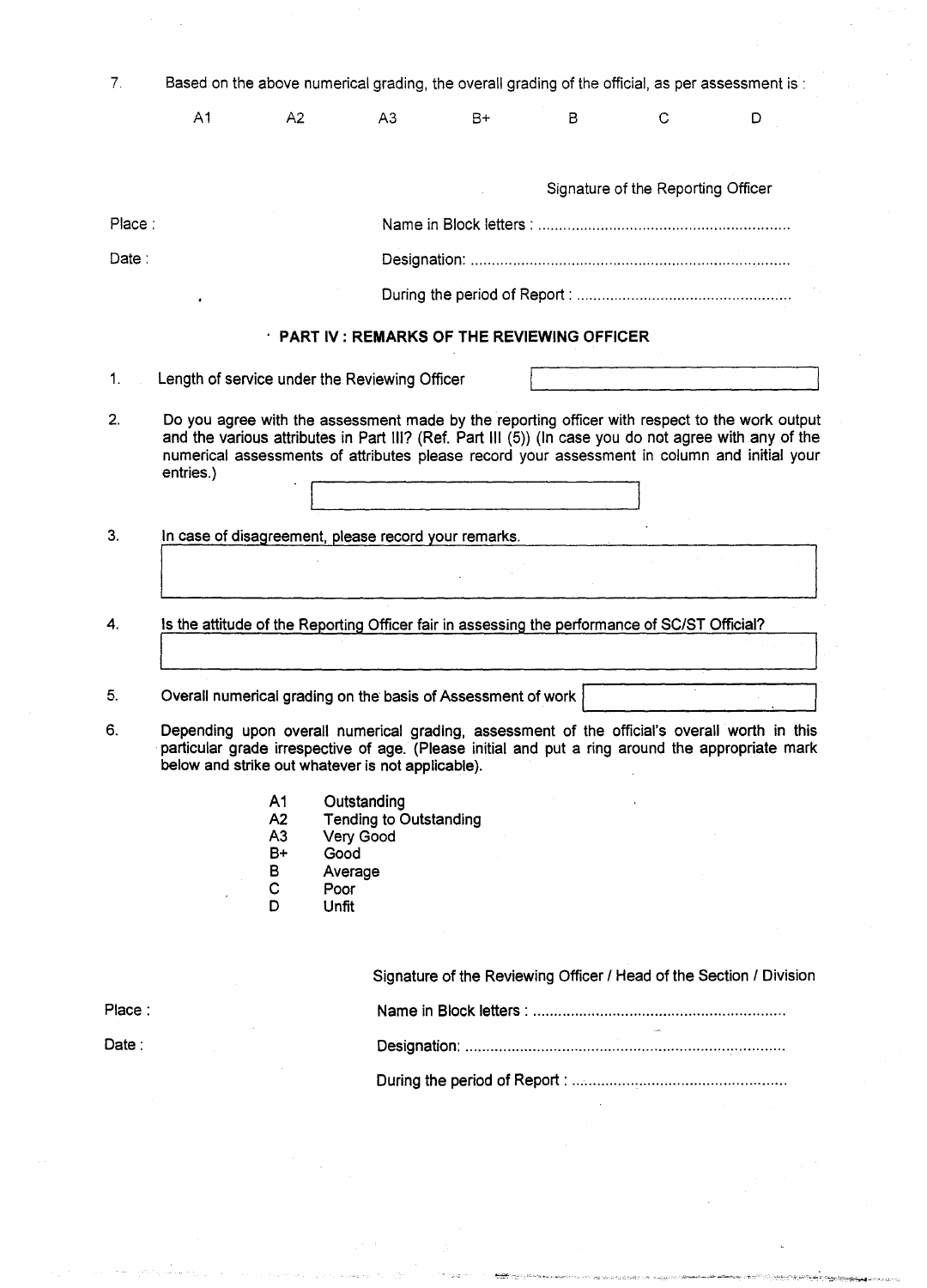## **प्रारूप/Format 1**

# **एपीएआर ग्रेडिंग का संचार एवं स्वीकृति NI4figaTRYINEIT .11 1m7r0 Communication and acceptance of the APAR Grading (To be filed in the APAR Dossier)**

| नाम/Name                                                 |  |
|----------------------------------------------------------|--|
| कर्मचारी सं/Employee No.                                 |  |
| संगणक सं. सं./ C.C.No.                                   |  |
| पदनाम/Designation                                        |  |
| प्रभाग/Division                                          |  |
| रिपोर्ट की अवधि/Report for the period                    |  |
| समग्र ग्रेड/Overall grade awarded                        |  |
| विशिष्ट अभ्युक्तियां/ (यदि हो)/Specific Remarks (if any) |  |

(सूचना देने वाले प्राधिकारी के हस्ताक्षर) (Signature of Communicating Authority) नाम साफ अक्षरो में/Name in block letters पदनाम/ Designation

|      | संगणक सं. संख्या., पदनाम (ग्रेड), प्रभाग) एतद्द्वारा पुष्टि करता हूँ कि वर्ष ------------------------- के लिए |
|------|---------------------------------------------------------------------------------------------------------------|
|      | एपीएआर के संबंध में समग्र ग्रेड और संबंधित अभ्युक्तियां मुझे दिनांक ---------------------- को सुचित कर दी गई  |
| हैं। |                                                                                                               |
|      |                                                                                                               |
|      | C.C. No., Designation (Grade), Divn.), hereby confirm that I have been communicated the                       |
|      |                                                                                                               |
|      |                                                                                                               |

(रिपोर्ट लिखने वाले अधिकारी के हस्ताक्षर) (Signature of the Officer Reported upon)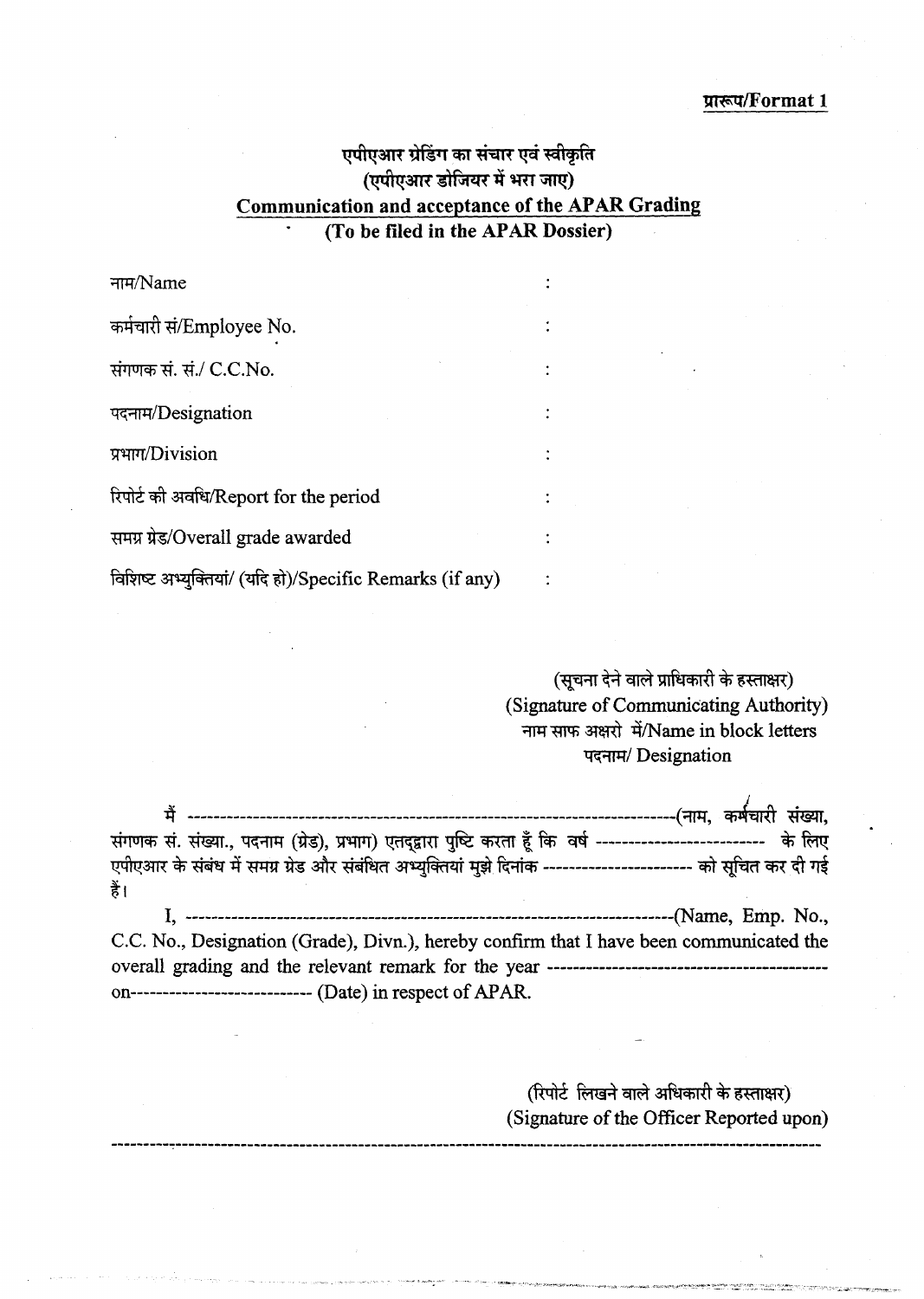### Request for Final Assessment Sheet (To be filed in the CR Dossier)

| Name                   | $\cdot$    |  |  |  |
|------------------------|------------|--|--|--|
| Employee No.           |            |  |  |  |
| Designation            | <b>ALC</b> |  |  |  |
| Division               | $\cdot$    |  |  |  |
| Report for the period. |            |  |  |  |

 !Name, Emp. No., Grade; Division), am not in agreement with the overall grading and the relevant remark in my APAR as communicated to me.

request the Accepting Authority to kindly provide me the final Assessment Sheet for the purpose of making a representation on the same. On receipt of the same, I will submit a representation and request the Competent Authority to kindly review my case.

(Signature of the Official reported upon)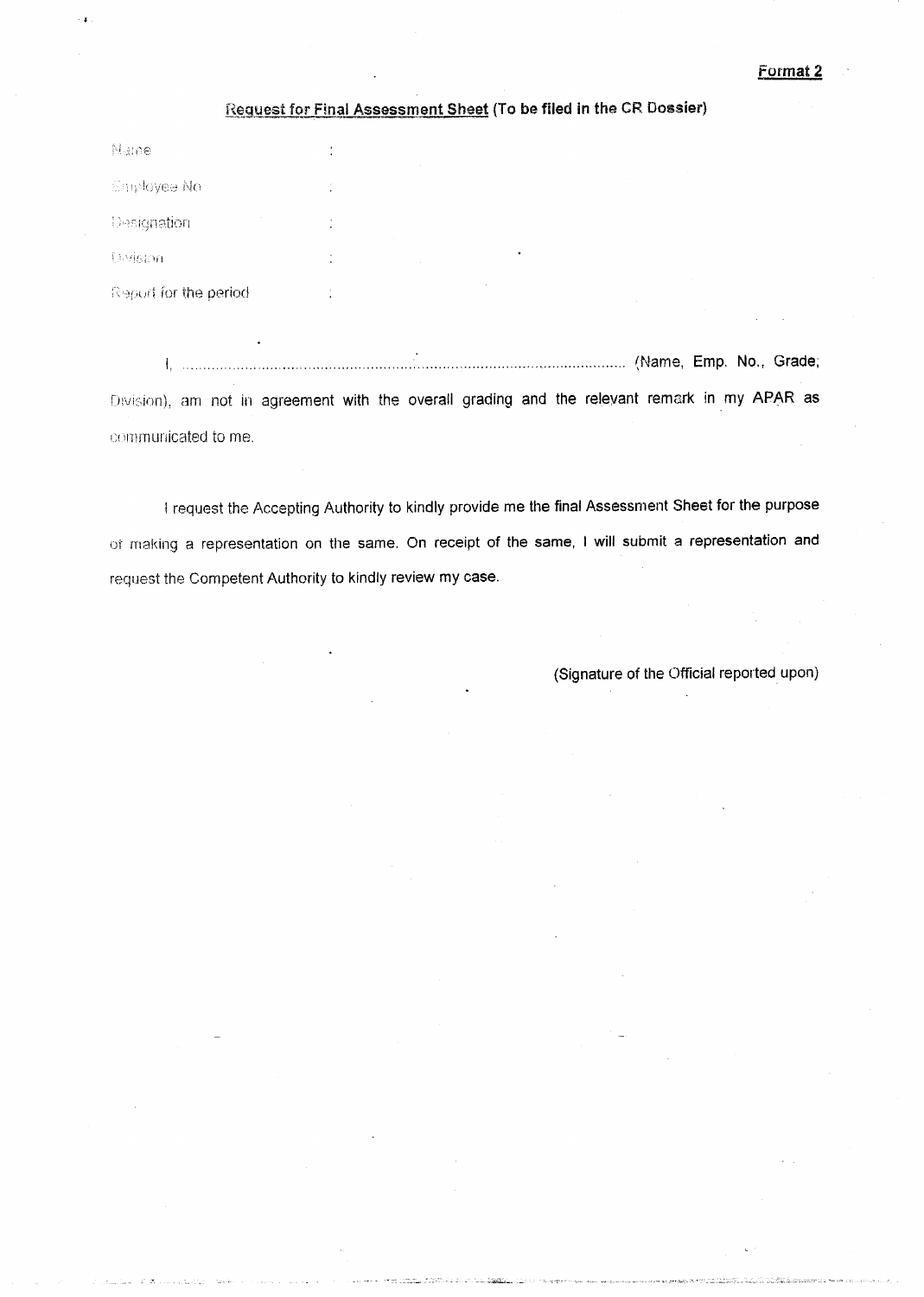#### Communication of Attributes and Markings to Official Final Assessment Sheet (Period

To

|  | Designation : |
|--|---------------|

Employee No. **Division Employee No. Construction Employee No. Division** 

|       | Attribute                                                                                                    | <b>Final Marking</b><br>(Out of 10) | <b>Specific Remarks</b> |
|-------|--------------------------------------------------------------------------------------------------------------|-------------------------------------|-------------------------|
| (A)   | Assessment of work output                                                                                    |                                     |                         |
| (i)   | Quality of work and productivity                                                                             |                                     |                         |
| (ii)  | Work output                                                                                                  |                                     |                         |
| (iii) | Upkeep of equipment / area                                                                                   |                                     |                         |
| (iv)  | Initiative and drive                                                                                         |                                     |                         |
| (v)   | Attitude to Safety                                                                                           |                                     |                         |
| (B)   | Assessment of personal attributes and functional<br>competency                                               |                                     |                         |
| (i)   | Attendance and punctuality                                                                                   |                                     |                         |
| (ii)  | Maintenance of discipline                                                                                    |                                     |                         |
| (iii) | Inter personal relations                                                                                     |                                     |                         |
| (iv)  | Team spirit                                                                                                  |                                     |                         |
| (v)   | Knowledge of Rules / Regulations / Procedures in the<br>area of function and ability to apply them correctly |                                     |                         |
| (vi)  | Technical knowledge                                                                                          |                                     |                         |
| (vii) | Leadership qualities                                                                                         |                                     |                         |

**Take III Co.** 

Overall Grading :

Acknowledgement Received copy (Official Reported upon)

(Signature of Communicating Officer)

 $\ddot{\phantom{a}}$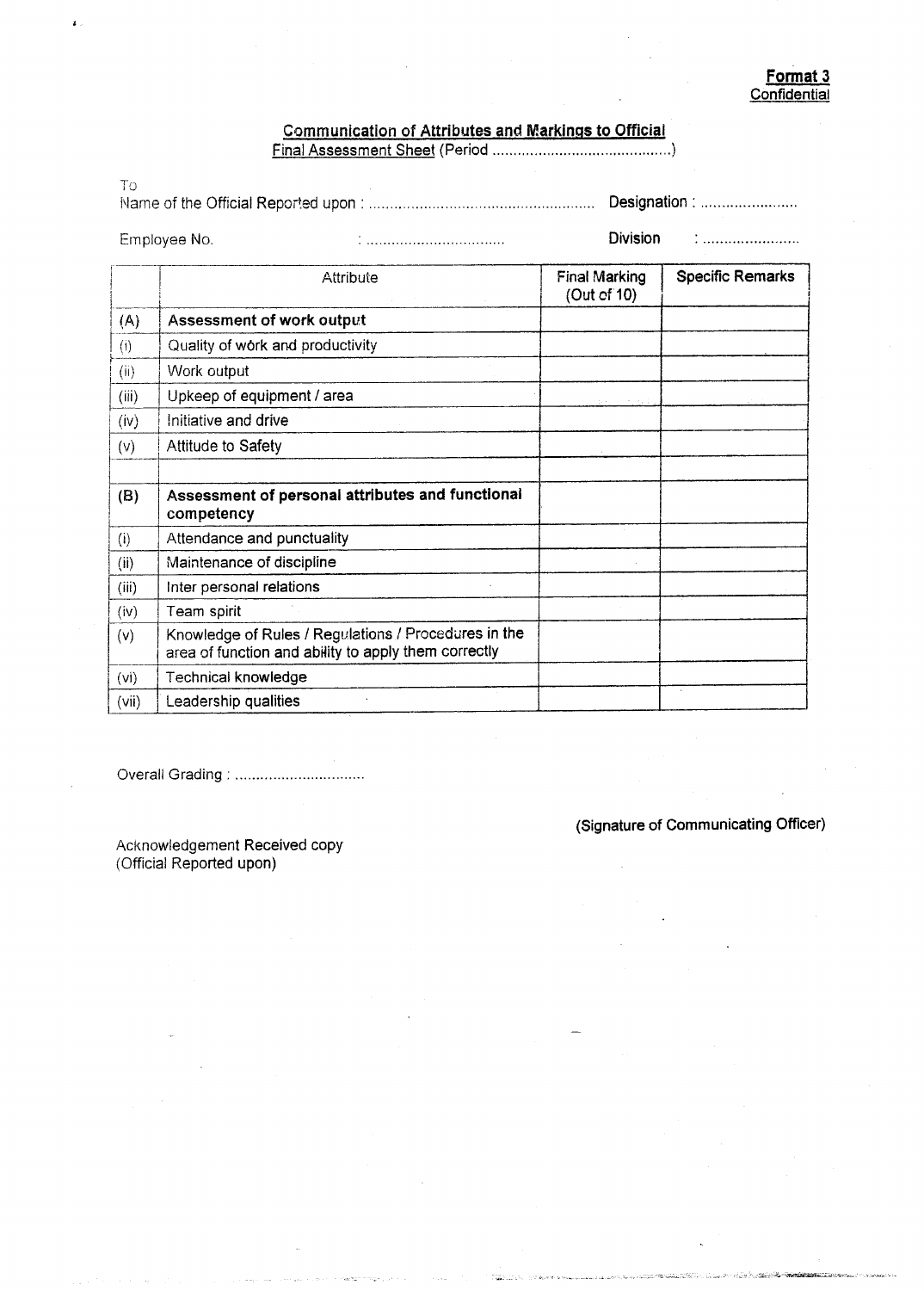### **Time schedule for preparation I completion of APAR**

√.

| SI. No. | Activity                                                                                                                                                                                 | Date by which to be completed                                                 |
|---------|------------------------------------------------------------------------------------------------------------------------------------------------------------------------------------------|-------------------------------------------------------------------------------|
| 1.      | Distribution of blank APAR forms to all concerned (i.e. to<br>official to be reported upon where self-appraisal has to be<br>given and to reporting officers where self-appraisal is not | $1st$ June                                                                    |
|         | to be given)                                                                                                                                                                             |                                                                               |
| 2.      | Submission of self-appraisal to Reporting Officer by                                                                                                                                     | 5 <sup>th</sup> July                                                          |
|         | official to be reported upon                                                                                                                                                             |                                                                               |
| 3.      | Submission of report by Assessing Officer to Reviewing                                                                                                                                   | $15m$ July                                                                    |
|         | Officer & Head of the Division                                                                                                                                                           |                                                                               |
| 4.      | Disclosure to the official reported upon                                                                                                                                                 | $31st$ July                                                                   |
| 5.      | Receipt of representation, if any on APAR                                                                                                                                                | 15 days from the date of recipe<br>of communication (15 <sup>th</sup> August) |
| 6.      | Forwarding of representations to the competent authority                                                                                                                                 | 1 <sup>st</sup> September                                                     |
| 7.      | Disposal of representation by the competent authority                                                                                                                                    | Within one month from the date<br>of receipt of representation                |
| 8.      | Communication of the decision of the competent authority                                                                                                                                 | 1 <sup>st</sup> October                                                       |
|         | on the representation                                                                                                                                                                    |                                                                               |
| 9.      | End of entire APAR process, after which the APAR will be                                                                                                                                 | 1 <sup>st</sup> October                                                       |
|         | finally taken on record.                                                                                                                                                                 |                                                                               |

<u>Note</u>: 1. If the date mentioned above happens to be holiday, the next working day shall be considered as the date for completion of the activity

2. For technicians who are in zone of the consideration for promotion, the process should be completed within 15 days i.e. 15"' July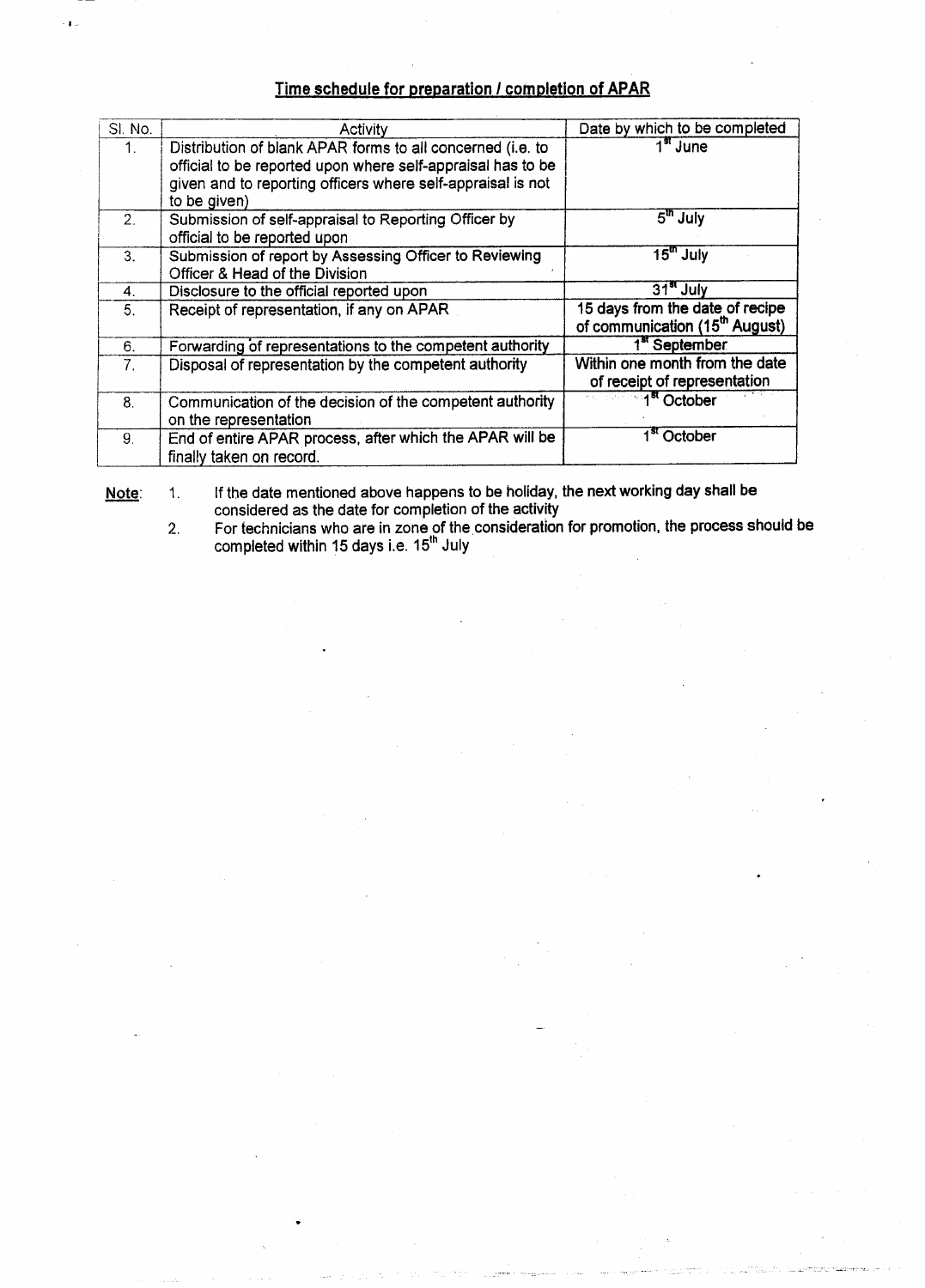### **Guidelines I Notes for filling up the Annual Performance Assessment Report (APAR)**

- $\mathbf{I}$ The Annual Performance Appraisal Report is an important document, it provides the basic and vital inputs for assessing the performance of an official and for his / her further advancement in his / her career. The official reported upon, the Reporting Officer and the Reviewing Officer should, therefore, undertake the duty of filling out the form with high sense of responsibility.
- $\overline{2}$ Reporting Officers should realize that the objective is to develop an official so that he/she realizes his/her true potential. It is not meant to be a faultfinding process but a developmental one. The Reporting Officer and the Reviewing Officer should not shy away from reporting shortcomings in performance, attitudes or overall personality of the official reported upon.
- 3 The items should be filled with due care and attention and after devoting adequate time. Any attempt to fill the report in a casual superficial manner will be easily discernible to the higher authorities.
- 4 If the Reviewing Officer is satisfied that the Reporting Officer had made the report without due care and attention he/she shall record a remark to that effect in item 3 of Part IV. The Government shall enter the remarks in the APAR of the Reporting Officer.
- 5 Every answer shall be given in a narrative form except where numerical grading is to be awarded. The space provided indicates the desired length of the answer. Words and phrases should be chosen carefully and should accurately reflect the intention of the officer recording *the* answer. Unambiguous and simple language may be used.
- 6. Although performance appraisal is a year-and exercise, in order that it may be a tool for human resource development; the Reporting Officer should at regular intervals review the performance and take necessary corrective steps by way of advice etc.
- It should be the endeavour of each appraiser to present the truest possible picture of the  $7.$ appraisee in regard to his/her performance, conduct, behaviour and potential.
- 8. Assessment should be confined to the appraisee's performance during the period of report only
- 9. Some post of the same rank may be more exacting than others. The degree of stress and strains in any post may also vary from time to time. These facts should be borne in mind during appraisal and should be commented upon appropriately.
- 10. Guidelines regarding filing up of APAR with numerical grading
	- (i) The following table shows the Gradings (G) and required Cumulative Points (P) for that arading.

| --          |                               |                       |
|-------------|-------------------------------|-----------------------|
| Grading (G) | Nomenclature                  | Cumulative points (P) |
|             | Outstanding                   | 10≥P≥9                |
| A2.         | <b>Tending to Outstanding</b> | $9 > P \ge 8$         |
| A3          | Very Good                     | $8 > P \ge 7$         |
| R+          | Good                          | 7>P≥6                 |
|             | Average                       | $6 > P \ge 5$         |
|             | Poor                          | $5 > P \ge 4$         |
|             | Unfit                         | P <sub>4</sub>        |

- 
- (ii) It is expected that any grading less than 4 (against work output or attributes or overall grade) would be adequately justified in the pen-picture by way of specific failures and similarly, any grade of 9 or 10 would be justified with respect to specific accomplishments. Grades of <4 or 9-10 are expected to be rare occurrences and hence the need to justify them. In awarding a numerical grade the reporting the reviewing authorities should rate the official against a larger population of his/her peers that may be currently working under them.

#### NOTE:

The following procedure should be followed in filling up the item relating to integrity:-